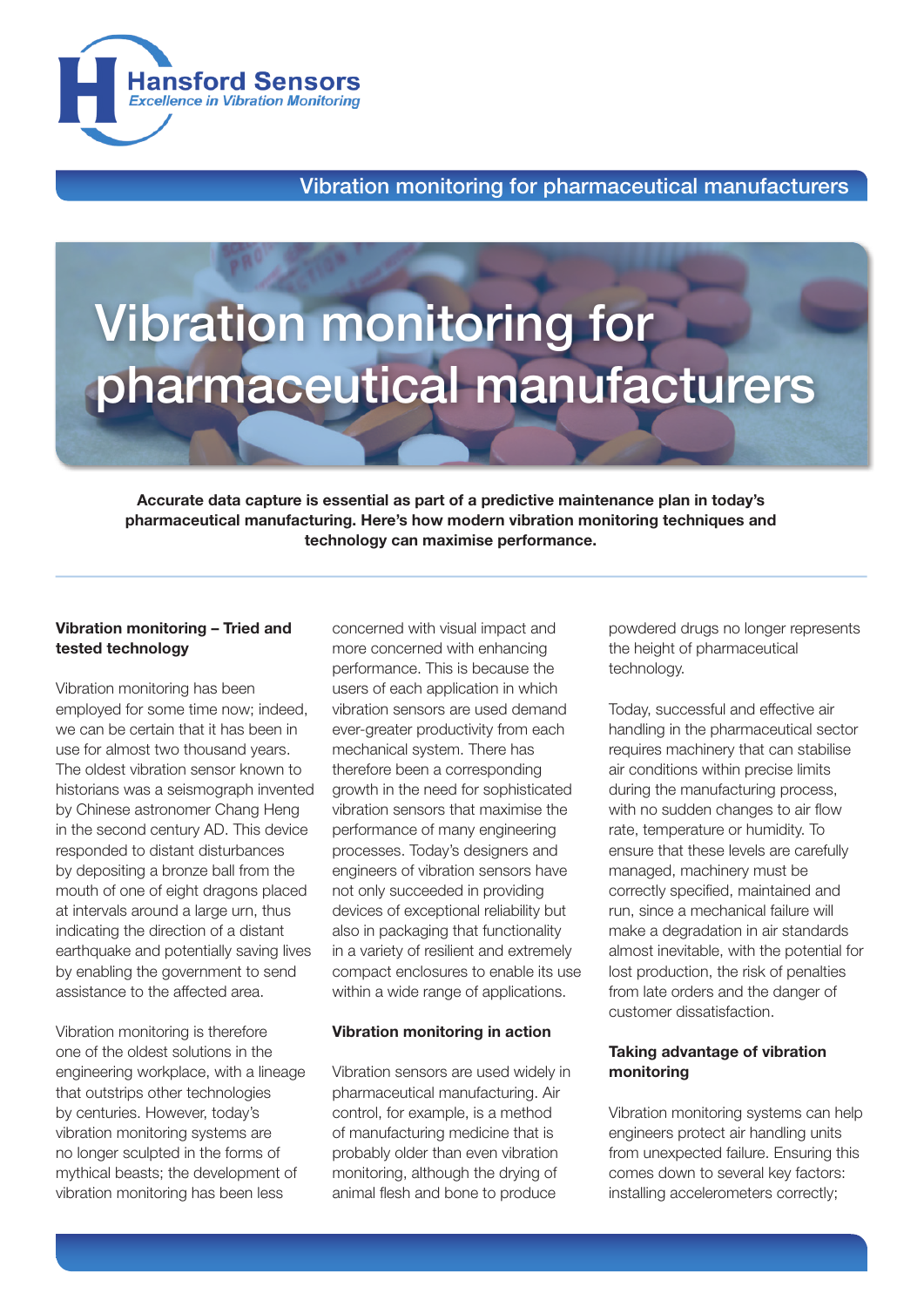



gathering and analysing data properly; and taking the necessary action (in some cases, the best course of action may be 'no action').

As condition monitoring has become increasingly commonplace in industry, training in the use of components such as vibration sensors is now provided by organisations such as BINDT (British Institute of Non-Destructive Testing). This is important because, even though a vibration sensor offers high levels of performance and reliability, the component is only as good as its installer. For example, when mounting a sensor there may be a choice between drilling, tapping or gluing; but engineers need to understand and consider how these methods may affect the warranties on their equipment. However, with the right advice and assistance, the rotating elements of air handling units can be cost-effectively monitored to enable vibration engineers pick up early signs of any degradation in the equipment,

so that maintenance can be planned and carried out with minimal expense and disruption to service.

## A closer look at vibration sensors

An accelerometer contains a piezoelectric crystal element, which is bonded to a mass. When subjected to an accelerative force, the mass compresses the crystal, and this causes the crystal to produce an electrical signal that is proportional to the force applied. This output is then amplified and conditioned by inbuilt electronics to produce a signal that can be used by higher level data acquisition or control systems either online or offline.

# *'Vibration monitoring systems can help engineers protect air handling units from unexpected failure.'*

An online system is one that measures and analyses the output from sensors, which interface directly with a PLC. An offline system is created by mounting sensors onto machinery

and connecting them to a switch box; engineers can then use a hand-held data collector to collect readings.

There are two main categories of accelerometer: AC accelerometers, which are typically used with data collectors for monitoring the condition of higher value assets such as critical process systems, and 4-20mA accelerometers, which are commonly used with PLCs to measure lower value assets, such as motors, fans and pumps. Both AC and 4-20mA accelerometers can identify misalignment, bearing condition and imbalance, while AC versions offer the additional capability to detect gear defects, belt problems, looseness and cavitation.

## Inside the air handling unit

A typical air handling unit comprises a supply fan and an extractor fan, coils that circulate steam or hot water for heating, chilled water for cooling and air filters, encased within a large metal enclosure with removable panels. The complete fan and motor assembly are contained within the enclosure, so

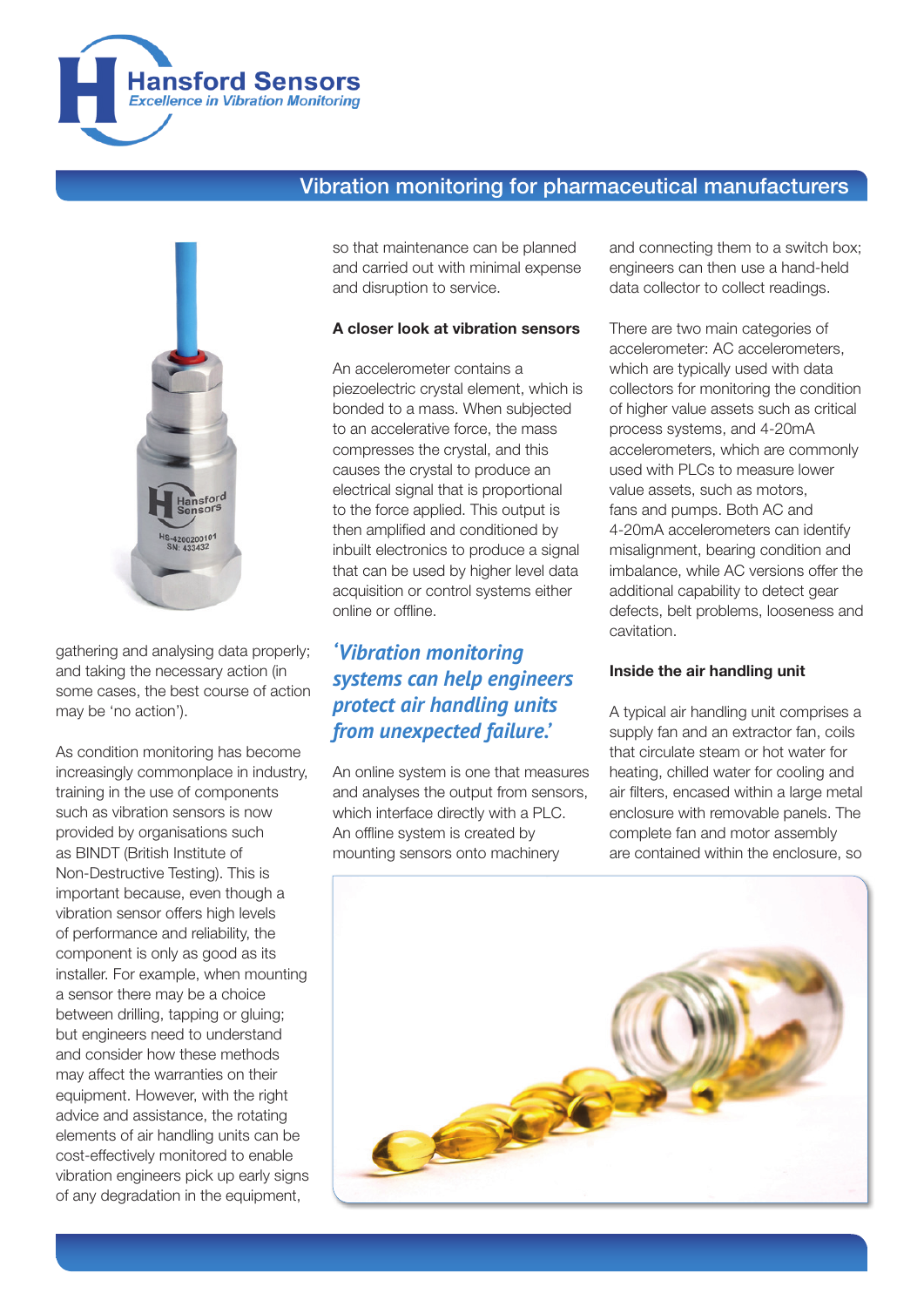



engineers can easily gain access to carry out any necessary maintenance procedures by removing the panels. The supply fan and extractor fan can either be direct-drive or non-direct drive. Direct-drive fans may require a vibration sensor on both the driveend and non-drive-end bearing, while non-direct drive fans may require the addition of two accelerometers on the journal bearings of the gear shaft.

An established and cost-effective technique for identifying imbalance and misalignment in air handling units employs 4-20mA sensors mounted onto bearings and shafts, with the velocity readings being fed back to a

PLC, allowing overall vibration trends to be monitored. A dual output sensor can provide both a 4-20mA output and an AC output, allowing engineers to take in-depth vibration analyses via a data collector.

In an air handling unit, an M12 connector used in conjunction with separate M12 cable assemblies offers an effective option, as the M12 connector is of a smaller size than many alternatives, and the associated cable assemblies have a tight bend radius.

A further option is to use fixed AC sensors hard-wired to switch boxes outside the air handling unit, allowing data to be collected safely from the same positions on a regular basis. The limitation of this option is that readings only apply to the moment in time that they were taken. If there is limited access, for example, near the belt guards, it is worth considering that side entry sensors and compact small footprint sensors can be used for small air handling units.

## Specification and installation

When it comes to switch boxes. stainless steel units are often compulsory in pharmaceutical applications. An established supplier will offer valuable advice on specification issues such as this, and offer important guidance on installation. For example,







accelerometers should be mounted directly onto the machine surface. This surface should be flat, smooth, unpainted, free from grease and oil, and larger than the base of the accelerometer itself. The accelerometer should also be positioned as close as possible to the source of vibration.

*'Rotating elements of air handling units can be costeffectively monitored to enable vibration engineers pick up early signs of any degradation in the equipment'*

If conditions (and product warranties) allow, the preferred mounting technique is to drill and tap a thread directly onto the machine so that an accelerometer with an integral ¼-28UNF, M6 or M8 mounting thread can be screwed into place. This 'drill and tap' method can also be used to fix a mounting stud, to which an accelerometer can then be attached; specialised installation kits are available for this task.

It is important to take care and use the right tools for the job, as tightening the sensor outside the appropriate torque levels can damage equipment